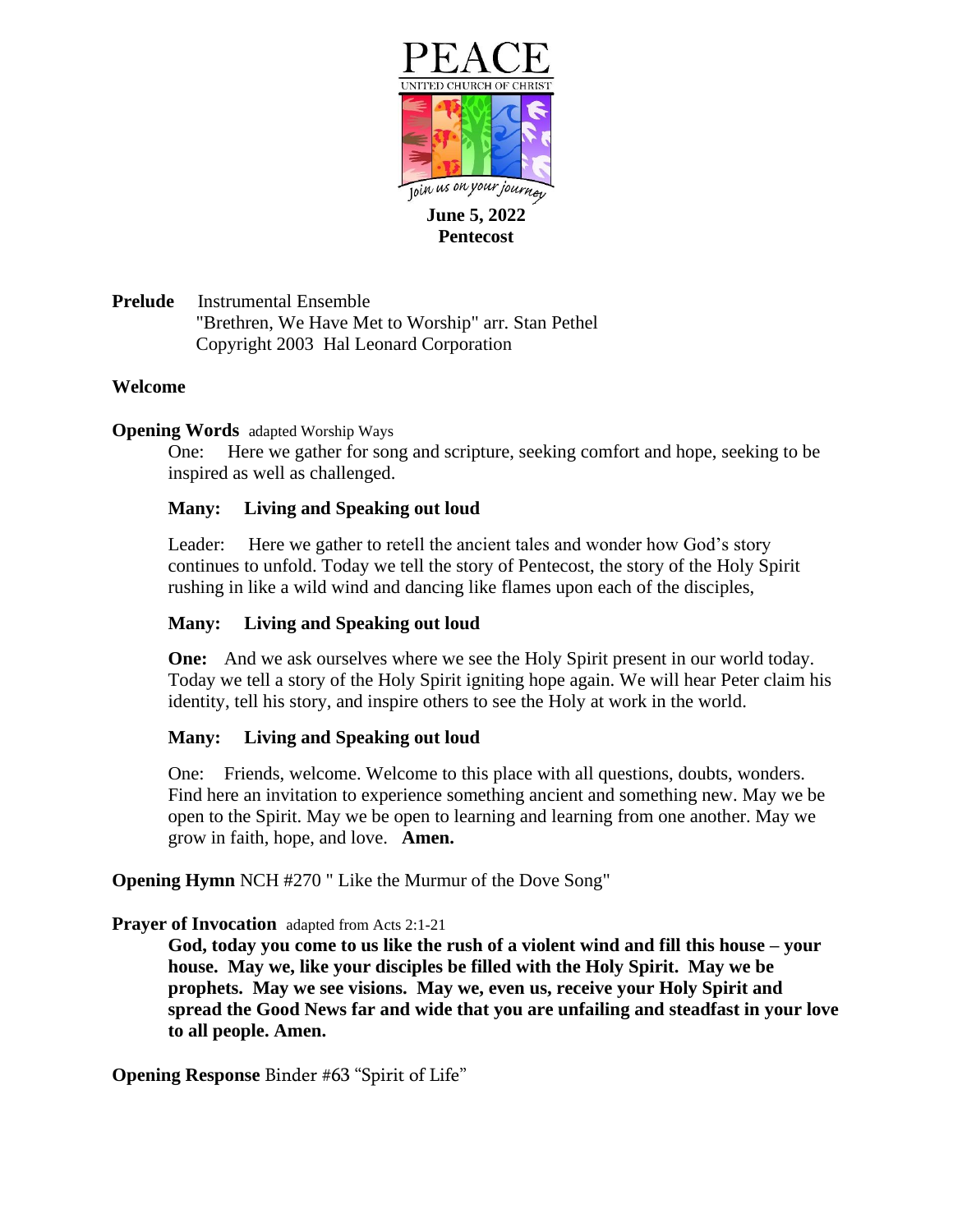### **Children's Time**

# **The Witness of Music** Chancel Choir

"Every Time I Feel the Spirit" Earlene Rentz Turner Based on the traditional Spiritual Copyright 2002 Heritage Music Press

#### **Reading:**

Acts 2:1-21

When the day of Pentecost had come, they were all together in one place. And suddenly from heaven there came a sound like the rush of a violent wind, and it filled the entire house where they were sitting. Divided tongues, as of fire, appeared among them, and a tongue rested on each of them. All of them were filled with the Holy Spirit and began to speak in other languages, as the Spirit gave them ability.

Now there were devout Jews from every nation under heaven living in Jerusalem. And at this sound the crowd gathered and was bewildered, because each one heard them speaking in the native language of each. Amazed and astonished, they asked, 'Are not all these who are speaking Galileans? And how is it that we hear, each of us, in our own native language? Parthians, Medes, Elamites, and residents of Mesopotamia, Judea and Cappadocia, Pontus and Asia, Phrygia and Pamphylia, Egypt and the parts of Libya belonging to Cyrene, and visitors from Rome, both Jews and proselytes, Cretans and Arabs—in our own languages we hear them speaking about God's deeds of power.' All were amazed and perplexed, saying to one another, 'What does this mean?' But others sneered and said, 'They are filled with new wine.'

But Peter, standing with the eleven, raised his voice and addressed them: 'Men of Judea and all who live in Jerusalem, let this be known to you, and listen to what I say. Indeed, these are not drunk, as you suppose, for it is only nine o'clock in the morning. No, this is what was spoken through the prophet Joel: "In the last days it will be, God declares, that I will pour out my Spirit upon all flesh, and your sons and your daughters shall prophesy, and your young men shall see visions, and your old men shall dream dreams. Even upon my slaves, both men and women, in those days I will pour out my Spirit; and they shall prophesy. And I will show portents in the heaven above and signs on the earth below, blood, and fire, and smoky mist. The sun shall be turned to darkness and the moon to blood, before the coming of the Lord's great and glorious day. Then everyone who calls on the name of the Lord shall be saved."

#### **For the wisdom contained in these holy words, we give thanks. Amen**

**Sermon** Rev. Dr. Wendy Bruner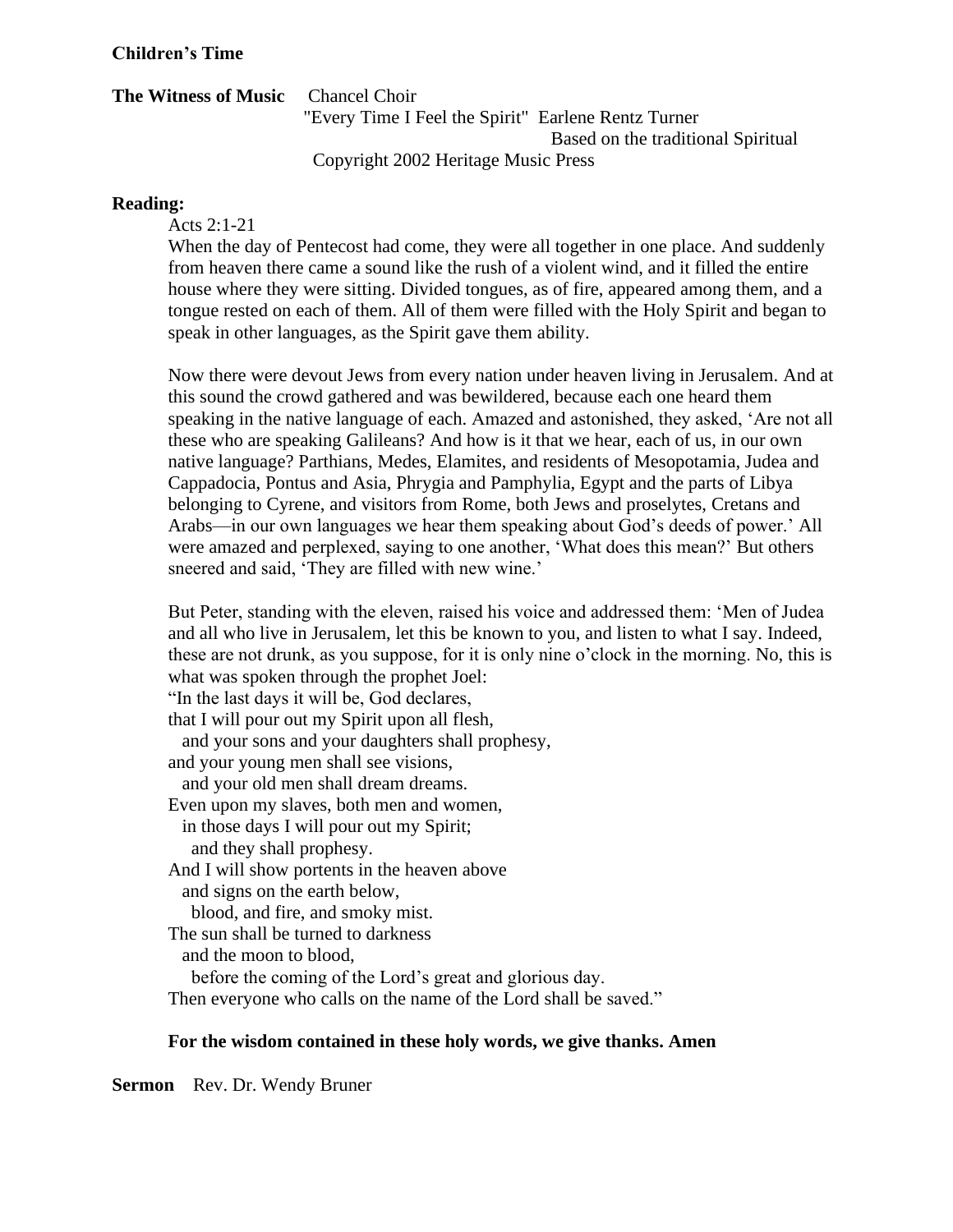# **Confirmation**

## **Invitation**

It is the power of divine Love and the spirit of holy wondering that brings us together on this special day.

We invite to come forward those who wish to affirm their spiritual journey on this day ...

## **Questions**

## **Congregational Support**

Do you promise, according to the grace given you, to grow with these confirmands on their journey of faith, to help them to be thoughtful members of this community of Christ, by celebrating Christ's presence, by furthering Christ's mission in all the world, and by offering nurture and companionship so they may live out their wondering and reflection?

# **We do, with the help of God.**

# **Act of Confirmation**

### **Prayer of Confirmation (Mentors)**

We rejoice, O life-giving God, in the gift of the Holy Spirit, and in the Spirit's power to awaken us to new truth and inspire us to venture into the fullness of life.

We give thanks that these people have been moved to affirm their spiritual journeys of life in this way. Help them to live not for themselves but for the Love known through Jesus and all God's people everywhere. Keep them steady and abounding in hope, never giving up, pressing toward the wholeness of life with you, and always, *always*, erring on the side of love. **Amen.**

### **Presentation of Certificates**

**Hymn** Binder #58 "In the Midst of New Dimensions"

### **Joys and Concerns**

## **Prayer** Creator, who art in heaven, hallowed be your name. Your kin-dom come, your will be done on earth as it is in heaven. Give us this day our daily bread, and forgive us our debts as we forgive our debtors, and lead us not into temptation, but deliver us from evil. For yours is the kin-dom, and the power, and the glory for ever and ever. Amen.